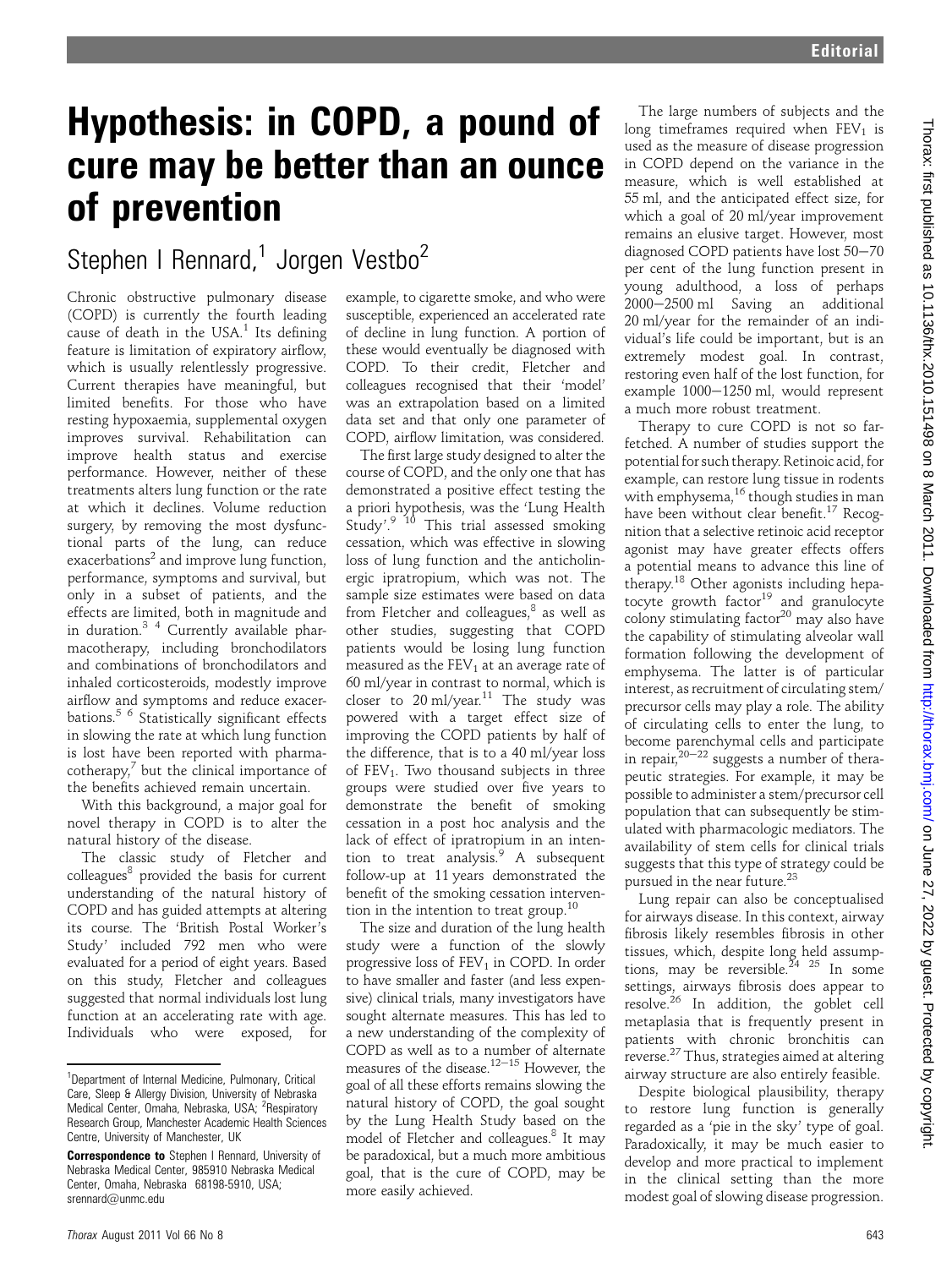A therapy in severe COPD that would result in an effect size of 1000 ml in  $FEV<sub>1</sub>$ would only require a handful of individuals in each group to have a 90 per cent chance of showing a benefit with a p<0.05. The timeframe would depend on the biology, but the ability of retinoic acid to stimulate alveolar wall formation in the animal model is easily detected in two weeks. Rapid effects discernable over short timeframes in small numbers of subjects would expedite dose ranging, and would thus simplify the need for biomarker intermediates and reduce the uncertainties inherent in the use of surrogates. Curative therapies, therefore, are likely to be developed over much shorter timeframes in smaller numbers of subjects and may have less risk of failure in phase III than treatments that slow disease progression. All these would reduce development costs.

Curative therapies are also likely to have advantages in clinical practice. Therapy designed to prevent disease progression is most effective when given in the presence of relatively mild disease. Serious adverse effects are not readily acceptable in this setting. In contrast, a curative therapy could be used exclusively in patients with very severe disease, in whom quality of life and survival are substantially compromised. This is particularly important for approaches that target mechanisms of cell proliferation and differentiation, which may have serious side effects, for example malignancy or fibrosis. For patients with very severe COPD, however, the potential risk of malignancy may be far outweighed by the reality of severe COPD.

Curative therapy is also likely to have fiscal advantages in clinical practice. Given the heterogeneity of COPD, it is likely that a 'restorative' therapy would be effective in a subset of COPD patients. A therapy designed to restore alveolar wall will only be of benefit in those with emphysema, for example. Thus, only a portion of the COPD population would be candidates for treatment. In addition, treatments may need to be given over relatively short timeframes. Thus, from a payor's perspective, a curative therapy could have significant savings  $$ due to the reduced number of treated patients and the reduction in long term visits and other supportive care. The net savings could accrue even if the medications were much more expensive than current drugs used to treat COPD.

The advantage of going for the cure in COPD has a clear analogy in cancer therapeutic strategies. Highly expensive therapy designed to eliminate, that is cure,

cancer is generally regarded as cost effective and clinically relevant. A number of cancers have been successfully treated with this approach.28 In contrast, cancer prevention, short of eliminating risk factors such as cigarette smoking, has been strikingly unsuccessful. The lack of success in developing pharmacologic cancer prevention treatments stems from the same clinical limitations that have compromised the development of therapy to alter COPD's natural history, that is, very large studies that require long timeframes. Without a doubt, the prevention of disease progression would be a wonderful clinical tool to have. However, it may be easier to develop treatments that cure the disease, and these should also be actively pursued.

Competing interests Stephen Rennard has served as a consultant or participated in advisory boards for: ABIM, Able Associates, Adelphi Research, Almirall, APT, Aradigm, Argenta, AstraZeneca, BI (ACCP), Biostrategies, BoomCom, Britnall and Nicolini, Capital Research, Chiesi, Clinical Advisors, CommonHealth, Complete Medical Group, Consult Complete, COPDForum, DataMonitor, Decision Resources, Defined Health, Dey, Dunn Group, Easton Associates, Enterprise Analysis, Equinox, Forest, Fulcrum, Gerson Lehman, GSK, Guidepoint, Hoffman LaRoche, IMS, Informed, Inspire, Insyght, KOL Connection, Leerink Swan, M. Pankove, MDRx Financial, MedaCorp, Medimmune, Mpex, Novartis, Nycomed, Oriel, Otsuka, Pearl, Pennside Partners, Pfizer, Pharma Ventures, Pharmaxis, Pick Research, Prescott, PwC, Propagate, Pulmatrix, Pulmonary Reviews, Quadrant, Reckner Associates, Recruiting Resource, Reviews and Trends in COPD/Convergent Health Solutions, Roche, Sacoor, Schering, Schlesinger Medical, Scimed, Smith Research, Sudler and Hennessey, Talecris, Theravance, UBC, Uptake Medical, Vantage Point. He has received lecture fees from: AAAAI, Am Col Osteopathic Physicians, Asan Medical Center, ATS, AstraZeneca, California Soc Allergy, Convergent Health Solutions for Reviews and Trends in COPD, COPD Foundation, Creative Educational Concepts, Dey, Duke, France Foundation, Information TV, University of California-Los Angeles, Network for Continuing Education, Novartis, Nycomed, Otsuka, Pfizer, Sarasota Mem Hospital, Spanish Thoracic Society, University of Washington, University of Alabama-Birmingham, University of Pittsburgh, University of British Columbia, University of California-Davis, VA Sioux Falls. He has received industry-sponsored grants from: AstraZeneca, Biomarck, Centocor, GlaxoSmithKline, Mpex, Nabi, Novartis, Otsuka, Pfizer. Jørgen Vestbo has received fees for consulting and presenting on issues on COPD treatment from the following pharmaceutical companies: GSK, AstraZeneca, Pfizer, Boehringer-Ingelheim, Novartis, Talecris, Chiesi, Hofmann-La Roche and Nycomed none of which provide a cure for COPD, unfortunately.

**Provenance and peer review** Not commissioned: externally peer reviewed.

Published Online First 8 March 2011

Thorax  $2011;66:643-645$ . doi:10.1136/thx.2010.151498

## **REFERENCES**

Global Strategy for Diagnosis. Management and Prevention of COPD, 2009. www.goldcopd.com (accessed 2 Mar 2011).

- 2. Washko GR, Fan VS, Ramsey SD, et al. The effect of lung volume reduction surgery on chronic obstructive pulmonary disease exacerbations. Am J Respir Crit  $C$ are Med 2008:177:164-9.
- 3. Fishman  $\Delta$  Martinez F, Naunheim K, et al.  $\Delta$ randomized trial comparing lung-volume-reduction surgery with medical therapy for severe emphysema. N Enal J Med 2003:348:2059-73.
- Naunheim KS, Wood DE, Mohsenifar Z, et al. Longterm follow-up of patients receiving lung-volumereduction surgery versus medical therapy for severe emphysema by the National Emphysema Treatment Trial Research Group. Ann Thorac Surg  $2006:82:431-43$
- 5. **Calverley PM, Anderson JA, Celli B, et al.** Salmeterol and fluticasone propionate and survival in chronic obstructive pulmonary disease. N Engl J Med 2007:356:775-89.
- 6. Tashkin DP, Celli B, Senn S, et al. A 4-year trial of tiotropium in chronic obstructive pulmonary disease. N Engl J Med 2008;359:1543-54.
- 7. **Celli BR,** Thomas NE, Anderson JA, et al. Effect of pharmacotherapy on rate of decline of lung function in chronic obstructive pulmonary disease: results from the TORCH study. Am J Respir Crit Care Med 2008;178:332-8.
- 8. **Fletcher C.** Peto R. Tinker C. et al. The Natural History of Chronic Bronchitis and Emphysema. New York: Oxford University Press, 1976.
- 9. **Anthonisen NR, Connett JE, Kiley JP, et al. Effects** of smoking intervention and the use of an inhaled anticholinergic bronchodilator on the rate of decline of FEV1. The Lung Health Study. JAMA 1994;272:1497-505.
- 10. **Anthonisen NR, Connett JE, Murray RP. Smoking** and lung function of Lung Health Study participants after 11 years. Am J Respir Crit Care Med  $2002:166:675-9$
- Anthonisen N, Connett J, Friedman B, et al. Design of a clinical trial to test a treatment of the underlying cause of emphysema. Ann N Y Acad Sci 1991;(624 Suppl):31-4.
- 12. Cazzola M, MacNee W, Martinez FJ, et al. Outcomes for COPD pharmacological trials: from lung function to biomarkers. Eur Respir J 2008;31:416-69.
- 13. Han MK, Agusti A, Calverley PM, et al. Chronic obstruction pulmonary disease phenotypes: the future of COPD. Am J Respir Crit Care Med 2010;182:598-604.
- 14. Frey U, Suki B. Complexity of chronic asthma and chronic obstructive pulmonary disease: implications for risk assessment, and disease progression and control. Lancet 2008;372:1088-99.
- 15. Fabbri LM, Luppi F, Beghé B, et al. Complex chronic comorbidities of COPD. Eur Respir J 2008;31:204-12.
- 16. Massaro G, Massaro D. Retinoic acid treatment abrogates elastase-induced pulmonary emphysema in rats. Nat Med  $1997; 3.675 - 7$ .
- 17. Roth MD, Connett JE, D'Armiento JM, et al. Feasibility of retinoids for the treatment of emphysema study. Chest  $2006; 130:1334-45$ .
- 18. **Hind M,** Stinchcombe S. Palovarotene, a novel retinoic acid receptor gamma agonist for the treatment of emphysema. Curr Opin Investig Drugs 2009;10:1243-50.
- 19. Hegab AE, Kubo H, Yamaya M, et al. Intranasal HGF administration ameliorates the physiologic and morphologic changes in lung emphysema. Mol Ther  $2008:16:1417-26$
- 20. **Ishizawa K,** Kubo H, Yamada M, et al. Bone marrow-derived cells contribute to lung regeneration after elastase-induced pulmonary emphysema. FEBS  $lett 2004:556:249-52.$
- 21. **Krause DS.** Engraftment of bone marrow-derived epithelial cells. Ann N Y Acad Sci 2005;1044:117-24.
- 22. **Abe S**, Boyer C, Liu X, et al. Cells derived from the circulation contribute to the repair of lung